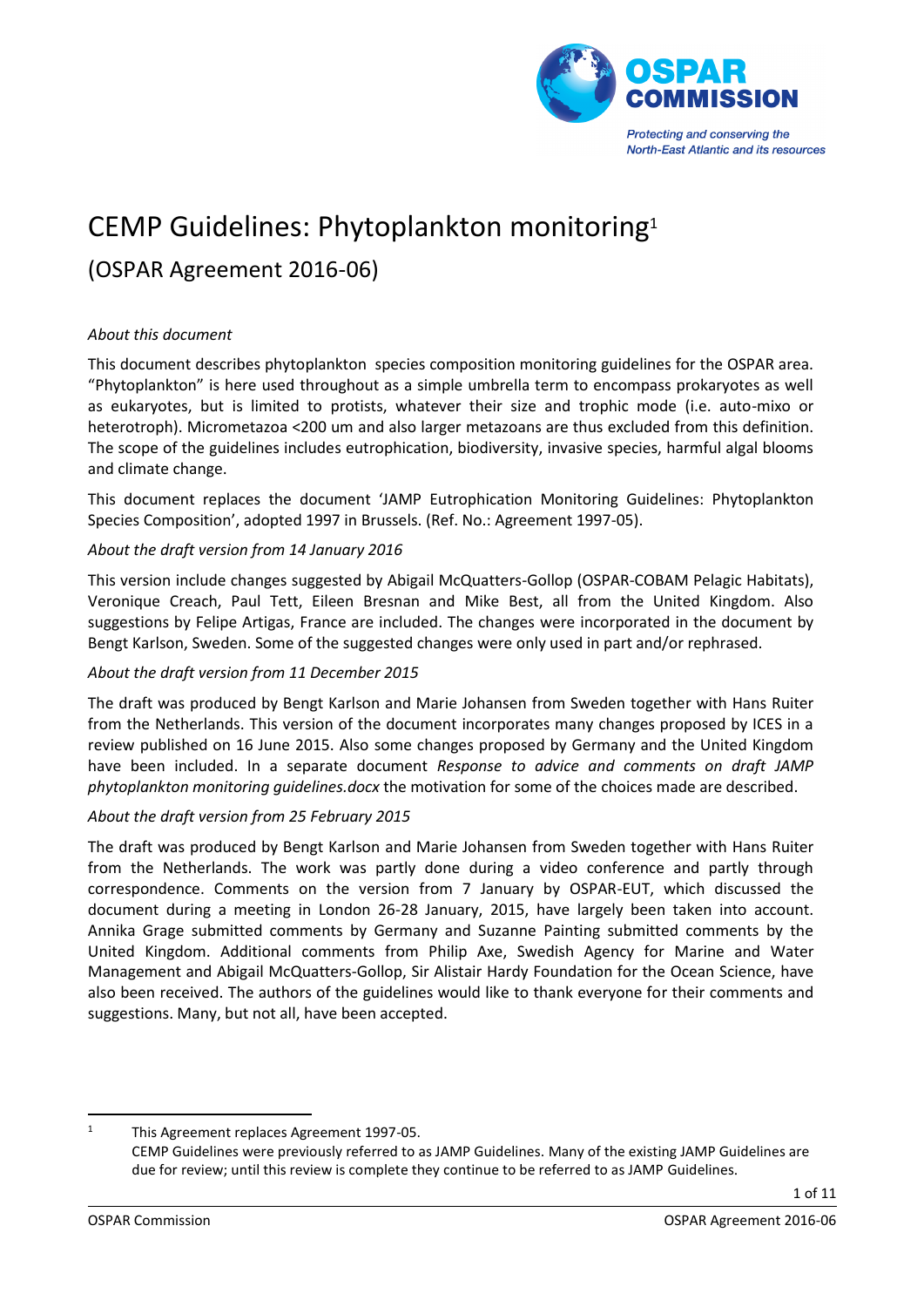# **Table of contents**

| $\mathbf{1}$   |       |  |  |
|----------------|-------|--|--|
|                | 1.1   |  |  |
| 2              |       |  |  |
| 3              |       |  |  |
|                | 3.1   |  |  |
|                | 3.2   |  |  |
|                | 3.3   |  |  |
|                | 3.4   |  |  |
| 4              |       |  |  |
|                | 4.1   |  |  |
|                | 4.2   |  |  |
| 5              |       |  |  |
|                | 5.1   |  |  |
|                | 5.2   |  |  |
|                | 5.3   |  |  |
| 6              |       |  |  |
|                | 6.1   |  |  |
|                | 6.2   |  |  |
| $\overline{7}$ |       |  |  |
|                | 7.1   |  |  |
|                | 7.2   |  |  |
|                | 7.3   |  |  |
| 8              |       |  |  |
|                | 8.1   |  |  |
|                | 8.1.1 |  |  |
|                | 8.1.2 |  |  |
|                | 8.2   |  |  |
|                | 8.3   |  |  |
| 8.4            |       |  |  |
|                | 8.5   |  |  |
|                | 8.6   |  |  |
|                | 8.6.1 |  |  |
| 8.6.2          |       |  |  |
|                | 8.7   |  |  |
|                | 8.8   |  |  |
| 9              |       |  |  |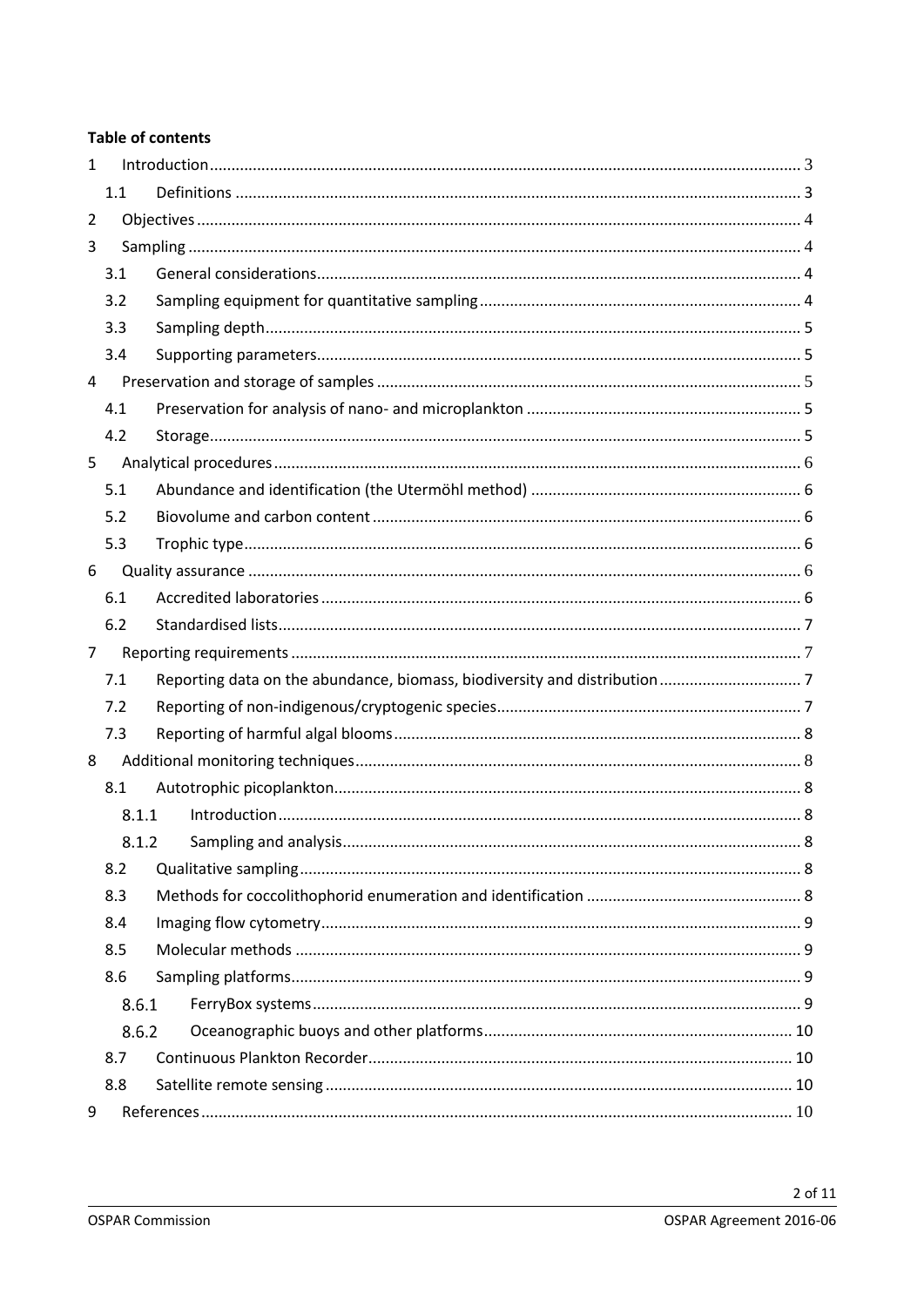# <span id="page-2-0"></span>Introduction

As part of its North-East Atlantic Environment Strategy, OSPAR aims eventually to have a regional set of indicators that are used by all relevant Contracting Parties to address the requirements of relevant EU directives, e.g. the Marine Strategy Framework Directive (MSFD). Some of these relate to plankton. These "common indicators" for plankton may be relevant to Descriptors 1 (biodiversity), 2 (nonindigenous, including some invasive, species), 4 (foodwebs), and 5 (eutrophication, including harmful algal blooms). Existing OSPAR common indicators are:

- D1 PelHab 1 (D4 Foodweb 5) Changes in plankton lifeform pairs
- D1 PelHab 2 Plankton biomass and/or abundance
- D1 PelHab 3 Plankton diversity index

Phytoplankton monitoring guidelines are relevant for several other indicators in development. The CEMP guideline aims to ensure the delivery of consistent, high-quality phytoplankton data that can be used to evaluate the state of each of the indicators and then ultimately be used for OSPAR status assessments. Sampling under these guidelines should also help assist in producing assessments that distinguish between the various drivers of change in the phytoplankton community, e.g. eutrophication and climate change effects. The basic data needed from any phytoplankton sample are therefore species identity, abundance, and biomass. Information for any of the above indicators can be derived from these data, assuming that the species can be classified to functional groups, e.g. to nuisance, toxic, or non-indigenous/cryptogenic species.

A further purpose of monitoring phytoplankton is under the OSPAR Common Procedure (COMP). The Common Procedure is a means of establishing eutrophication status of OSPAR seas on a common basis. It aims at characterising maritime areas with regard to their eutrophication status. Depending on the status of the areas, monitoring of phytoplankton is relevant. Two types of area-specific phytoplankton indicator species can be distinguished: nuisance species, forming dense "blooms", and toxic species. Nuisance species and potentially toxic species (e.g. some dinoflagellates) are direct effect assessment parameters. The nuisance species show increased "bloom" levels (cell concentrations) and increased duration of "blooms" compared with previous years. It should be noted that there is scientific uncertainty in the use of toxic phytoplankton species as indicators of direct eutrophication effects. Shifts in species composition from diatoms to flagellates (some of which are toxic) could indicate eutrophication.

Long-term monitoring is essential for tracking change in marine ecosystems. In order to design a suitable sampling protocol, a number of decisions about resolution in time and space are required. The use of frequent sampling and consistent and quality- assured methods and analytical procedures ensures the production of comparable data. If new methods are proposed (for instance to save costs, or to improve precision), it is important to understand fully how the results from them relate to those from the existing methods. New parameters may be added as methods and knowledge improve and as they fit with long term monitoring aspects. In this version of the guidelines, options to include autotrophic picoplankton, and novel ways of estimating biomass of phytoplankton and monitoring of some rare phytoplankton species have been added. All zooplankton are outside the scope of this guideline.

# <span id="page-2-1"></span>Definitions

These guidelines concerns phytoplankton, i.e. cyanobacteria, unicellular eukaryotic algae, ciliates and related groups. The unicellular eukarotic organisms are often called protists. "Phytoplankton" is here used throughout as a simple umbrella term to encompass prokaryotes as well as eukaryotes, but is limited to protists, whatever their size and trophic mode). Micrometazoa <200 um metazoans are thus excluded from this definition. Phototrophic, mixotropohic and heterotrophic organisms are included. The terms pico-, nano-, micro-, and mesoplankton are used in this document. These terms are widely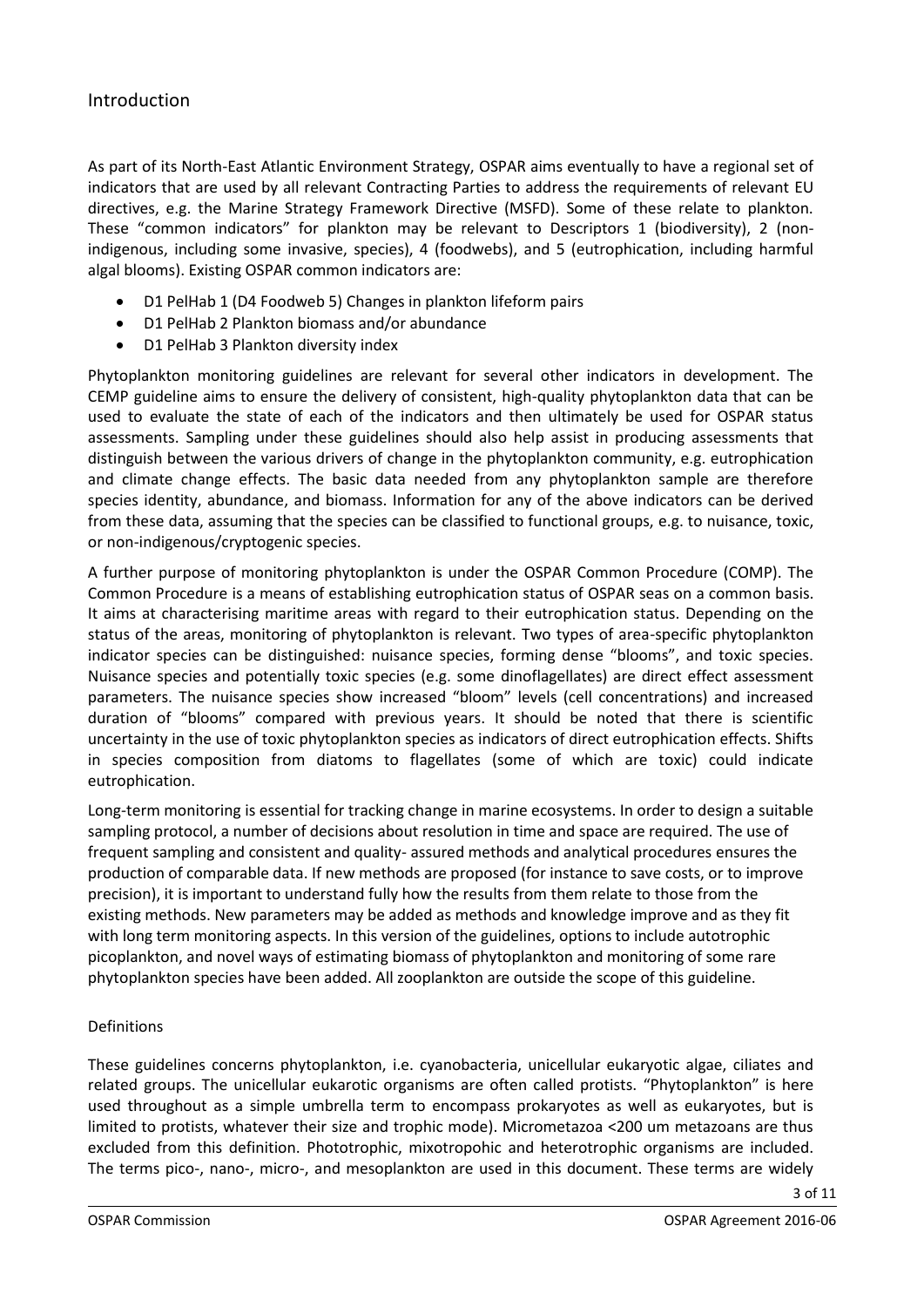used and reflect size groups: picoplankton (0.2–2 μm) include heterotrophic bacteria and the smallest phytoplankton; nanoplankton (2–20 μm) include phytoplankton, microplankton (20–200 μm) also include phytoplankton, but can also include some large phytoplankton.

# <span id="page-3-0"></span>**Objectives**

Information from monitoring phytoplankton can be used to:

- establish the composition, spatial distribution, and frequency of phytoplankton blooms;
- establish long term temporal and spatial trends in phytoplankton species composition and their relative abundance, in order to detect:
	- o changes in length of growing season, timing of blooming, etc.,
	- o changes that may be caused by eutrophication, warming, ocean acidification, etc.,
	- o changes in frequency and magnitude of harmful algal blooms,
	- o occurrence of non-indigenous/cryptogenic species,
	- o changes in the foodweb,
	- o changes in diversity indices.

# <span id="page-3-1"></span>Sampling

# <span id="page-3-2"></span>General considerations

The aim of the monitoring is to sample all the regions within the OSPAR area at an adequate temporal and spatial scale sufficient to detect any signals of change within the natural variability of the phytoplankton communities and within the sampling variability. The European standard EN-15972 states that the sampling frequency, period, and spatial scale should be adjusted to meet the aims of the monitoring. A commonly used approach is to sample selected localities frequently (weekly–fortnightly) in addition to carrying out wide-scale (monthly) surveys with sampling at many locations. It is recommended to include coastal and offshore localities as well as both problem areas and non-problem areas (OSPAR, 2005) in the sampling design.

An understanding of the complexity of the hydrography of estuarine or coastal seas is necessary before starting to survey or sample the phytoplankton. Thus, there is a need for routine hydrographic observations at the same time as the surveys/sampling. Apart from the influence of water column structure on phytoplankton dynamics there is a need to consider horizontal (spatial) and temporal variability in order to establish the frequency and location of sampling. Sample sites should be further apart than the horizontal tidal amplitude, but sufficiently close to resolve the presence of gradients. Similarly, the timing of sampling should consider the state of the tide at each location. It would be preferable that sampling be conducted at the same state of the tide on each sampling occasion. For instance, in estuarine or coastal locations it might be preferable to sample at high water (±1 hr) to ensure that marine phytoplankton are sampled as consistently as possible. Sampling frequency should take account of seasonal variability in the abundance, biomass and biodiversity of the plankton community.

# <span id="page-3-3"></span>Sampling equipment for quantitative sampling

Sampling equipment is described in Section 5.1 of the European standard EN-15972. Water sampling shall be carried out using suitable water sampling bottles or tubes. The design of sampling bottles and tubes must allow free water flow when lowered through the water column. Materials should be nontoxic for phytoplankton. Tube sampling must be carried out with care to avoid damaging ciliates.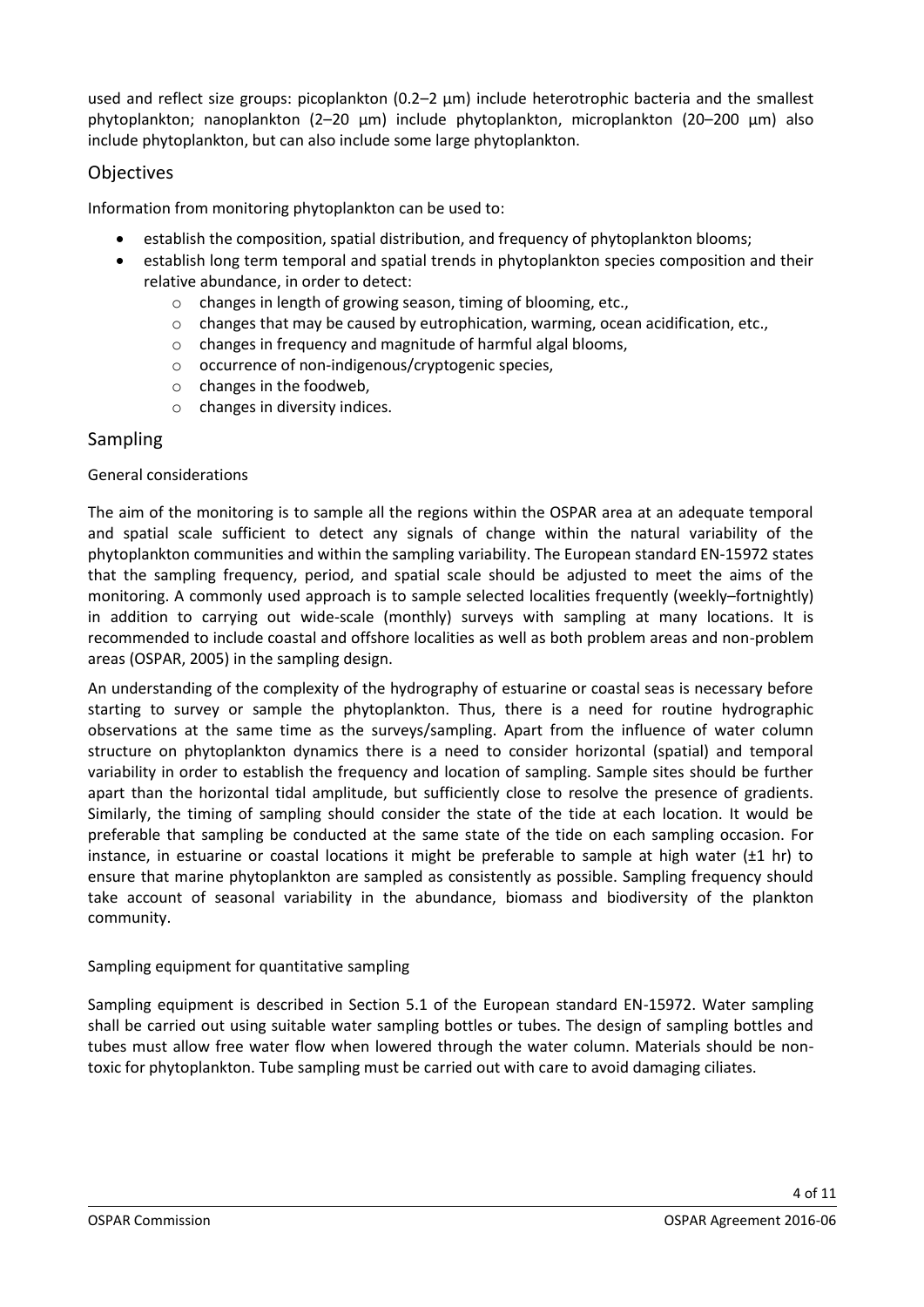# <span id="page-4-0"></span>Sampling depth

 The minimum requirements include sampling near surface waters, i.e. either at 1 m below the surface or a depth-integrated sample at 0–10 m. This can be accomplished by pooling samples (from bottles) from depths of 0, 2.5, 5, 7.5, and 10 m, by using a sampling tube at 0–10 m or another type of depth-integrating sampling device. It is necessary to use the same volumes of water from each depth when pooling. This sampling strategy will miss any sub-surface phytoplankton maxima deeper than 10 m. In addition to the required near surface sampling it is recommended to carry out sampling at other depths according to local conditions. Depth profiles of in situ chlorophyll fluorescence can be used for guidance when sampling thin layers of phytoplankton. This should be considered especially when sampling stratified waters in both coastal and open-water areas. Surface water samples and integrated samples are not directly comparable

# <span id="page-4-1"></span>Supporting parameters

For the best interpretation of data on phytoplankton, several supporting parameters are recommended to be included at each sampling event:

- chlorophyll a
- meso-zooplankton diversity, abundance and biomass
- inorganic nutrients (dissolved inorganic nitrogen [DIN], dissolved inorganic phosphorus [DIP], and Si)
- light penetration (Secchi depth, photosynthetically active radiation [PAR])
- CTD profiles that include depth, chlorophyll fluorescence, turbidity, oxygen, temperature, and salinity.

Other relevant parameters to include:

- specific photosynthetic pigments (high-performance liquid chromatography [HPLC]-analysis)
- coloured dissolved organic matter (CDOM, used to correct ocean colour data)
- dissolved organic carbon
- total phosphorous and nitrogen
- particulate carbon, nitrogen and phosphorus
- suspended particulate matter (organic and inorganic)
- parameters relevant for ocean acidification: pH, pCO<sub>2</sub>, total alkalinity, and DIC (dissolved inorganic carbon).

<span id="page-4-2"></span>Preservation and storage of samples

# <span id="page-4-3"></span>Preservation for analysis of nano- and microplankton

Sample fixation is described in Sections 5.4 (including Annex D) and 6.5 of the European standard EN-15972. If (calcareous) coccolithophorid abundance is to be examined, then a separate sample from that used for other phytoplankton will be needed due to differing (non-acidic) preservation methods.

#### <span id="page-4-4"></span>Storage

Storage is described in Section 6.8 in the European standard EN-15972. Ideally, analysis should be carried out as soon as possible after collection as some species, e.g. *Pseudo-nitzschia* can deform rapidly.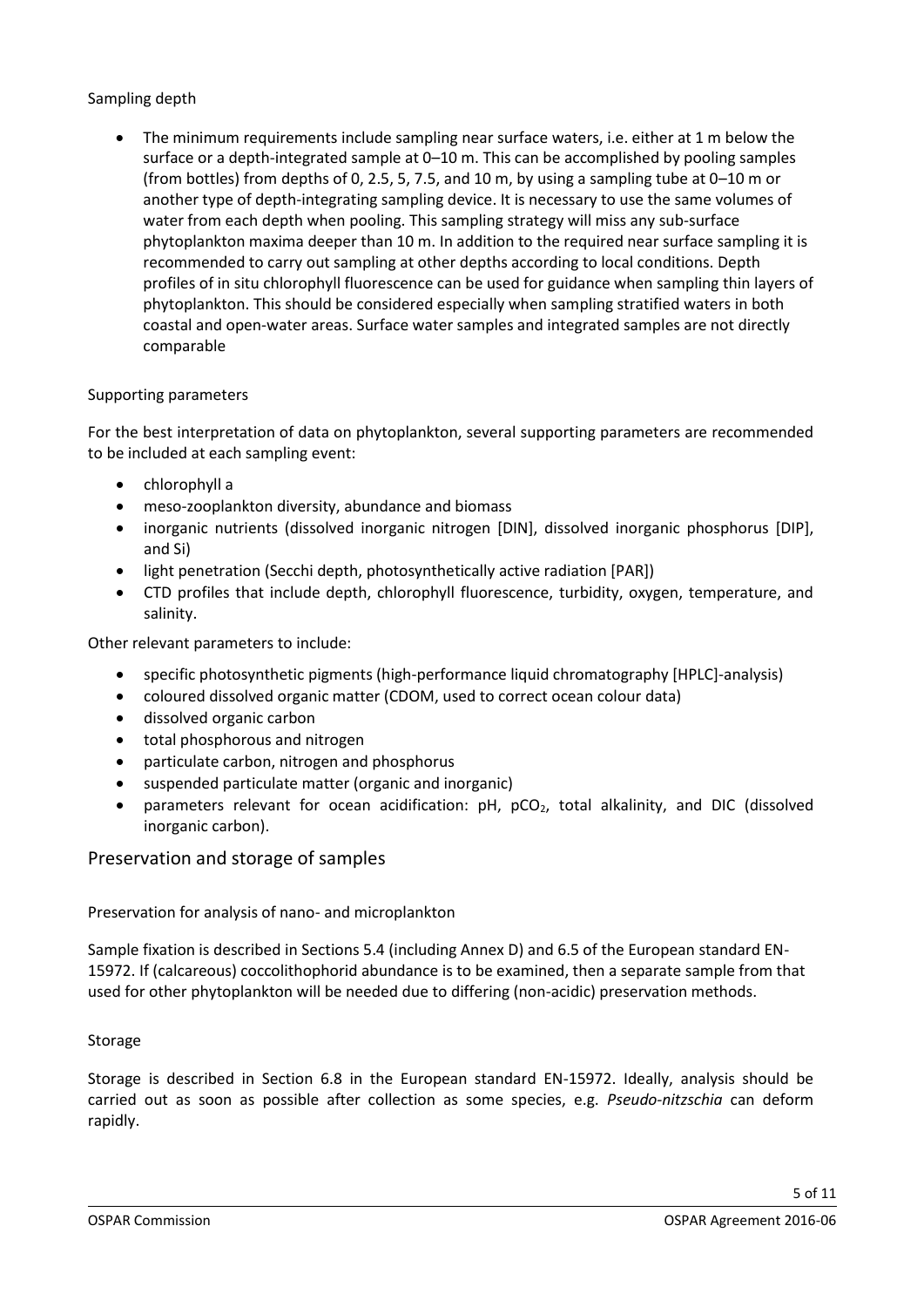# <span id="page-5-0"></span>Analytical procedures

# <span id="page-5-1"></span>Abundance and identification (the Utermöhl method)

These OSPAR guidelines recommend the use of the Utermöhl method (using an inverted microscope) described in the European standard EN-15204 for the determination of the abundance and species identification (see section 7, Annex D and and Annex F). It should be noted that all organisms observed in a sample should be identified to the lowest taxonomic level possible. This includes also heterotrophic unicellular eukaryotic organisms. Using the Utermöhl method it is often difficult to quantify the picoand nanoplankton. To include all phytoplankton in the analysis it is recommended to use the methods described in sections 8.1-8.4 in addition to the Utermöhl method. It is foreseen that molecular methods described in section 8.5 will complement the other methods in the near future.

Using the Utermöhl method a relatively small volume of water, usually 10-50 mL, is analysed. This means that the detection limit is about 20 cells  $L<sup>-1</sup>$  if the whole bottom of a 50 mL chamber is analysed. In practice the detection limit is higher due to stochastic reasons. Many large phytoplankton occur in abundances near this detection limit, this is also true for many harmful species. This means that they will often not be part of the results (see also Rodriguez-Ramos et al. 2014). To include also the rare organisms it is recommended to also analyse a larger volume, e.g. 1 L, concentrated by sedimentation.

#### <span id="page-5-2"></span>Biovolume and carbon content

Phytoplankton differ in size from ~0.8 μm to >500 μm. To correct for differences in size of phytoplankton it is preferable to estimate the cell volume, wet weight and/or carbon content of the organisms. Standard methods for estimating biovolume are described in the European standard EN-16695. In the HELCOM area a standard procedure to estimate biovolumes is well established (HELCOM-COMBINE 2015 and Olenina et al. 2006). The HELCOM phytoplankton biovolume list is updated yearly and available at www.ices.dk. Carbon content is a metric that is very useful in the foodweb context. It is part of Annex C in the European standard EN 16695. The calculations of carbon content are based on cell volume. It is recommended to follow the equations in Menden-Deuer and Lessard (2000).

#### <span id="page-5-3"></span>Trophic type

Phytoplankton include organisms that are mixotrophic, i.e. they feed on other organisms as well as using photosynthesis. To interpret data from phytoplankton analysis it is important to specify their trophic type. Four types have been designated: (1) autotrophic, (2) heterotrophic, (3) mixotrophic, and (4) not known/specified. Epifluorescence microscopy is a useful tool for determining if organisms contain chloroplasts.

The data collected in the entire OSPAR area should be cohesive and comparable to be applicable for comparable assessments between countries. A species list of trophic types for the OSPAR area would need to be developed to ensure that this occurs. Such a list would contain many unknowns; it is therefore expected that the list would improve over time as more observations are made. A joint OSPAR-HELCOM list may be based on the HELCOM phytoplankton biovolume list that includes information on trophic type.

# <span id="page-5-4"></span>Quality assurance

#### <span id="page-5-5"></span>Accredited laboratories

Laboratories carrying out analyses of phytoplankton have to establish a quality management system according to the international standard EN ISO/IEC 17025. An accreditation by a recognised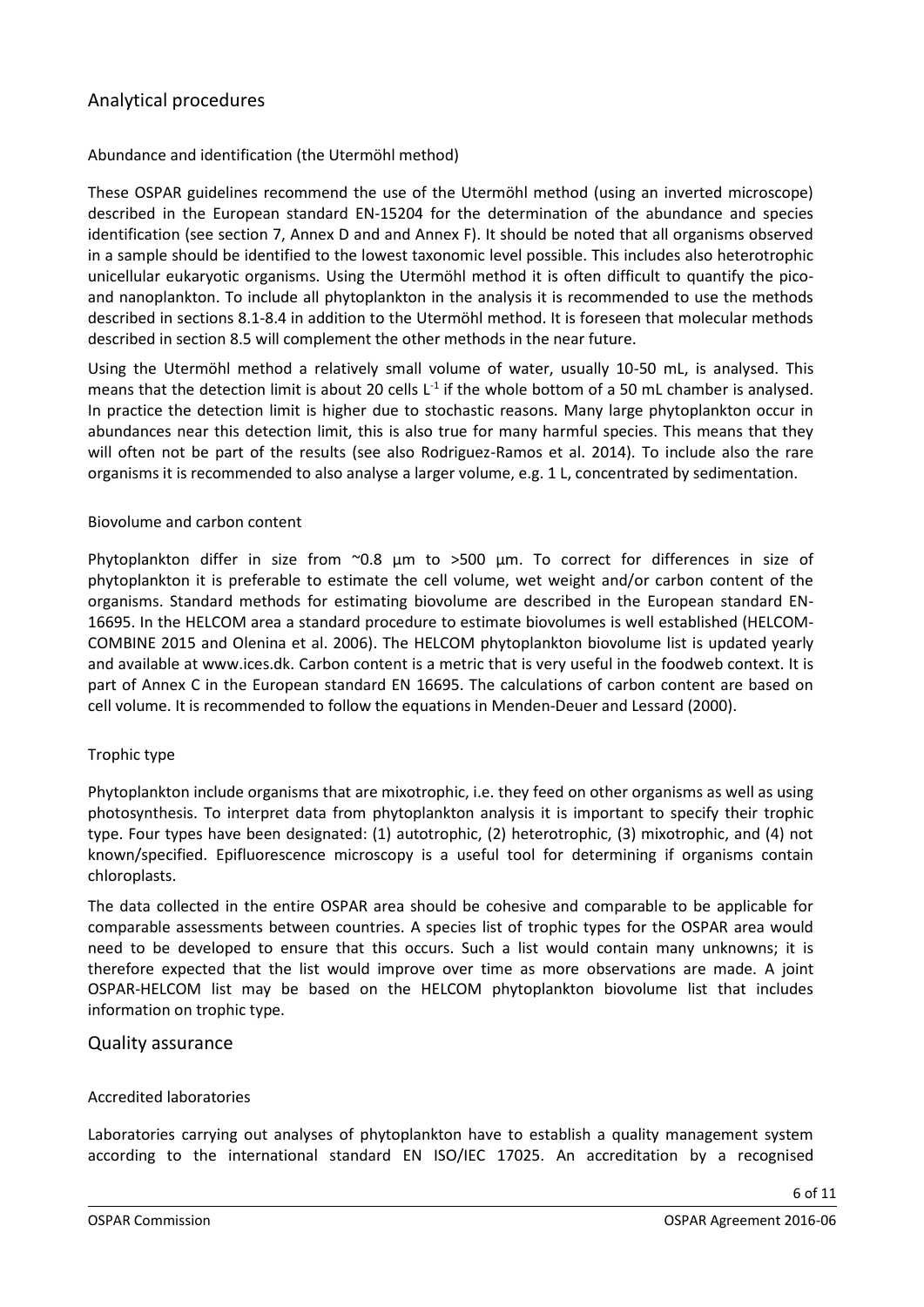accreditation authority is recommended. The quality assurance programme should ensure that the data are fit for the purpose for which they have been collected, i.e. that detection limits are adequate and accuracy is compatible with the objectives of the monitoring programme. The quality assurance procedures must cover all steps of the determinations, including sampling, storage of samples, analytical procedures, maintenance and handling of the equipment, training of the personnel, as well as an audit trail. The laboratory should take part in comparisons and proficiency testing to provide external verification of laboratory performance.

Regular participation in quality assurance/quality control (QA/QC) schemes is very important to ensure data quality. One good example is the BEQUALM phytoplankton ring test, run under the auspices of the National Marine Biological Analytical Quality Control (NMBAQC) scheme. Organisations can also acquire certification through national, European, or international accreditation schemes.

Uncertainty in results should be estimated by analysing replicate samples on a regular basis in order to understand the statistical power of the programme to detect change. Inter-laboratory reproducibility should be evaluated regularly as described in Section 8.4 of the European standard EN 15204.

# <span id="page-6-0"></span>Standardised lists

New plankton organisms are continuously being described, and changes in the naming and categorisation of organisms is common. Changes should be based on internationally accepted rules which have been established in nomenclatural codes (e.g. ICN International Coode of Nomenclature for algae, fungi and plants). It is essential to keep standardised lists, which are updated in a systematic way. Therefore for consistent reporting purposes the following lists should be used:

- The naming of species should follow the World Register of Marine Species (WoRMS) www.marinespecies.org. For algae WoRMS is based on AlgaeBase www.algaebase.org.
- Lists of cell shapes and equations for calculating cell volumes should follow recommendations by EN-16695 or the HELCOM system (Olenina et al. 2006) with yearly updates at www.ices.dk.
- The IOC–UNESCO Taxonomic Reference List of Harmful Micro Algae http://www.marinespecies.org/hab/ is used to designate species as harmful (toxic/nuisance). It should be noted that many taxa can only be identified to the genus level if light microscopy is used; it is not always possible to distinguish between toxic and non-toxic species and strains.
- A verified database of non-indigenous/cryptogenic species can be found on the AquaNIS website http://www.corpi.ku.lt/databases/index.php/aquanis/.
- Standard lists are still required for trophic type/functional groups. The HELCOM phytoplankton biovolume list provides information on trophic types for species included in the list.

# <span id="page-6-1"></span>Reporting requirements

<span id="page-6-2"></span>Reporting data on the abundance, biomass, biodiversity and distribution

Each Contracting Party to OSPAR should report data annually as required and specified by OSPAR. Data will be freely available and accessible following the requirements of the EU INSPIRE directive. Data on indicator species should be included in the reporting, e.g. the common indicator *Phaeocystis*.

# <span id="page-6-3"></span>Reporting of invasive/non-indigenous/cryptogenic species

Invasive and non-indigenous species are part of Descriptor 2 of the MSFD. The EU regulation on indigenous-invasive alien species (EU/1143/2014; EU, 2014) requires recording, monitoring, and assessment of invasive alien species. Observations of non-indigenous/cryptogenic species are reported annually.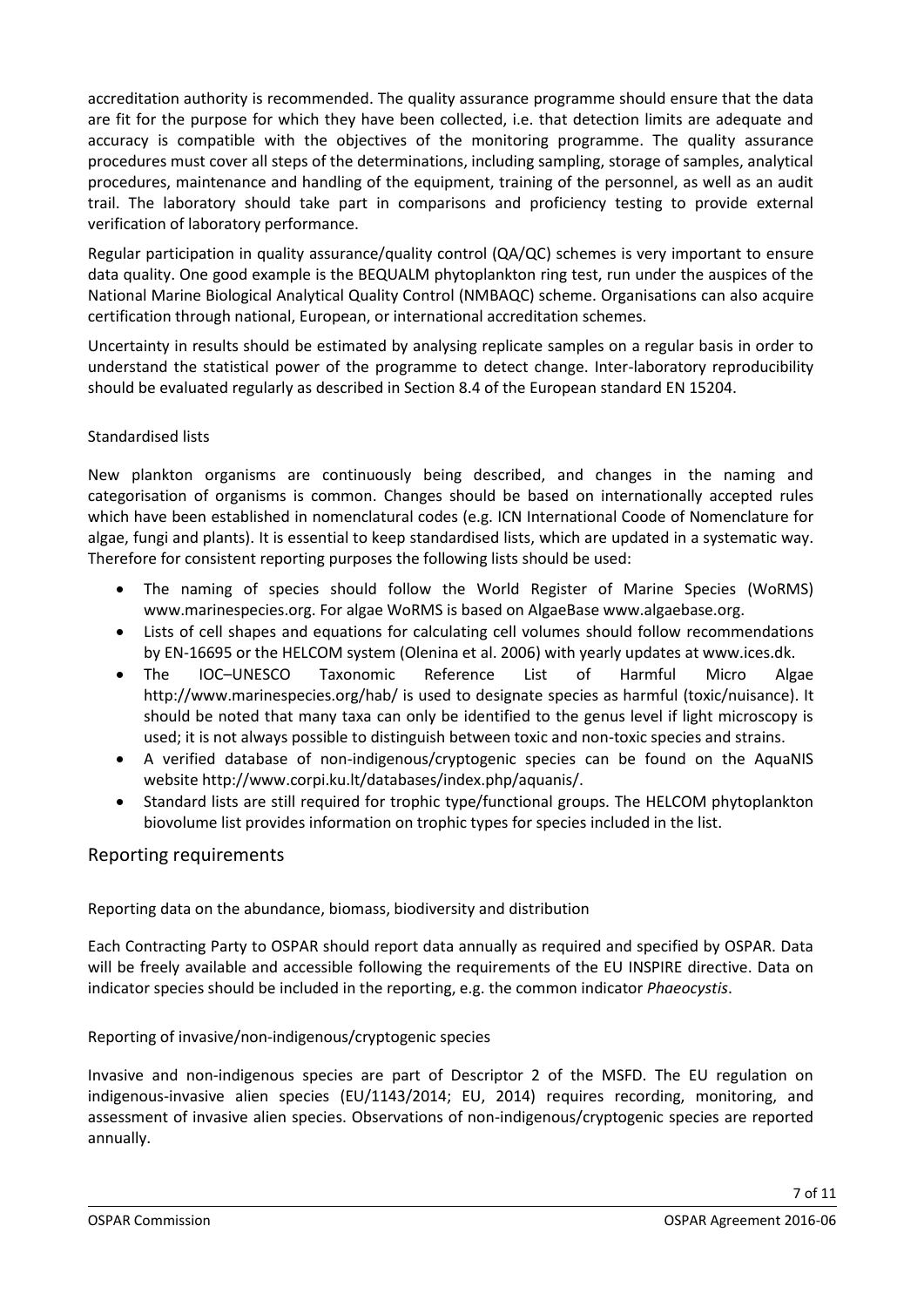# <span id="page-7-0"></span>Reporting of harmful algal blooms

Harmful algal blooms are part of Descriptor 5 of the MSFD. Observations of harmful algal bloom species should be reported annually as part of the reporting of quantitative plankton data. Harmful algal events should be reported to the Harmful Algae Events Database http://haedat.iode.org/.

# <span id="page-7-1"></span>Additional possible monitoring techniques

#### <span id="page-7-2"></span>Autotrophic picoplankton

#### <span id="page-7-3"></span>*Introduction*

Autotrophic picoplankton, e.g. *Prochlorococcus*, *Synechococcus*, and small eukaryotic organisms are the dominant primary producers under oligotrophic conditions in many seas. *Synechococcus* is probably the most abundant phytoplankton in European coastal waters in summer. Until the late 1970s these organisms were unknown, but scientific results published since then have shown their important role in the marine food web together with nanoplankton. They constitute part of the microbial foodweb and can form a large part of the plankton biomass.

#### <span id="page-7-4"></span>*Sampling and analysis*

Sampling is identical to the sampling for nano- and microplankton, but the preservation method is different. For fluorescent microscopy (e.g. MacIsaac and Stockner, 1993), samples should be preserved using glutaraldehyde (HPLC-grade) or paraformaldehyde and should be analysed as soon as possible (within a week) to avoid degradation of fluorescent pigments. Final concentration should be 0.5% (or 0.2% for paraformaldehyde). Both of these chemicals need to be handled according to their safety sheets. It is recommended that samples should be stored in the dark at 4°C. For flow cytometry (e.g. Campbell, 2001), analysis should ideally be carried out immediately; if this is not possible, samples should be preserved, snap-frozen in liquid nitrogen, or fixed in 0.5% to 1% glutardialdehyde (HPLCgrade), and stored at –80°C. In this case, the analysis should take place in the next 3 months.

#### <span id="page-7-5"></span>Qualitative sampling

As a supplement to the quantitative sampling of phytoplankton it is useful to carry out a vertical net tow using a 10 or 20 μm plankton net. Sampling using nets with this mesh size is not quantitative; however, important information on the presence of robust and/or rare taxa may be obtained. To aid the identification of species observed in the quantitative samples, net samples are useful to obtain more individuals for observation. Observations carried out on living samples are recommended. Sampling equipment for qualitative sampling is described in Section 5.2 of the European standard EN-15972.

#### <span id="page-7-6"></span>Methods for coccolithophorid enumeration and identification

Coccolithophorids are phytoplankton with calcium carbonate scales (coccoliths). They are identified as being one of the groups that is potentially most susceptible to ocean acidification, but this is controversial. As they can form extensive blooms covering very large areas, these could be recorded in a systematic way. Data from satellite remote sensing and automated measurements from ships of opportunity or buoys (see below) may be included.

When using the Utermöhl method it is difficult to enumerate and identify coccolithophorids. There are at least three alternative methods available: (1) electron microscopy, (2) polarised light microscopy (Frada et al., 2010, and references therein), and (3) molecular methods. Beside the Utermöhl method it is recommended that at least one of the methods 1, 2, and 3 is used in the monitoring of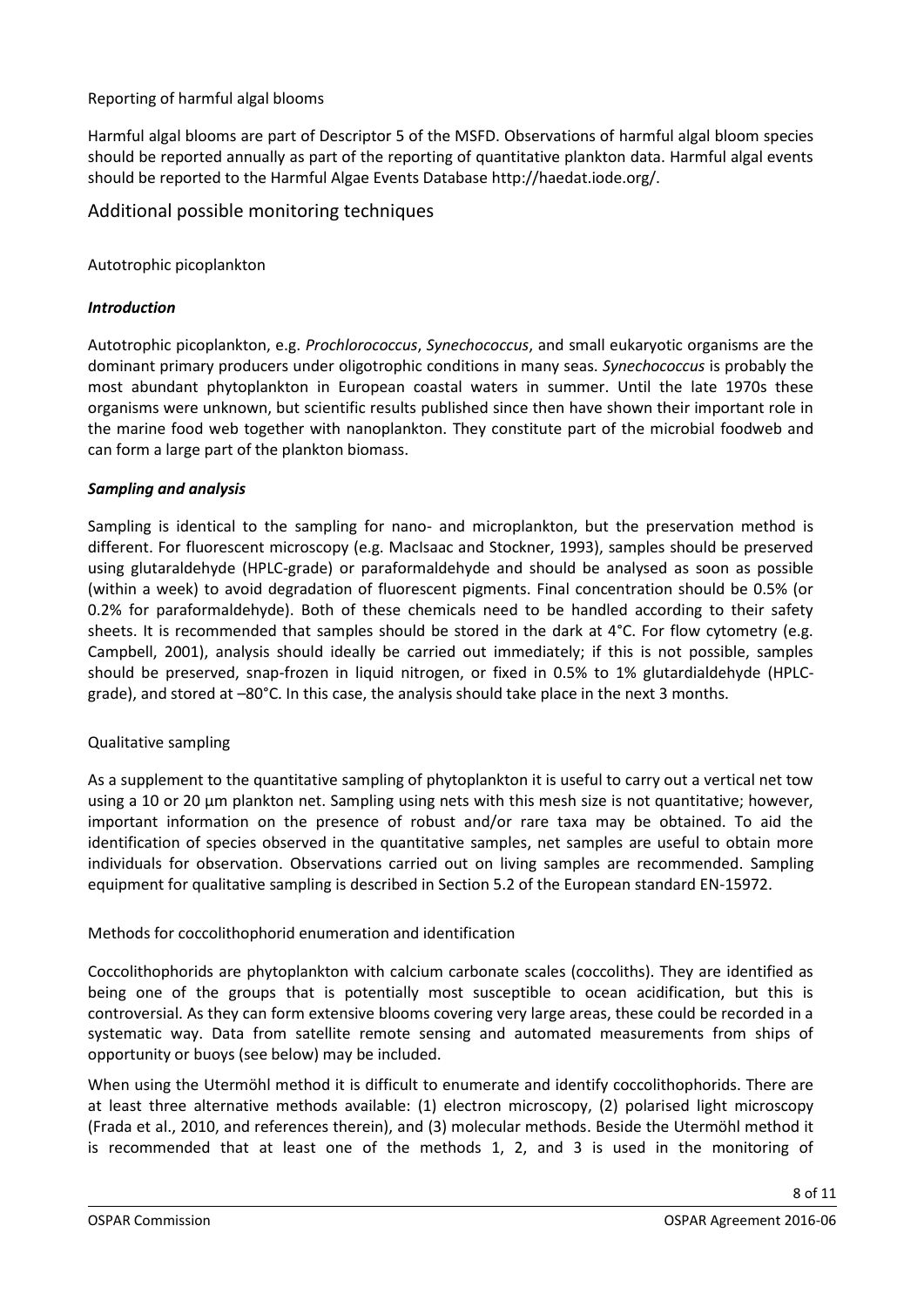coccolithophorids. Another alternative for enumerating coccolithophorids and also other nanoplankton is flow cytometry.

# <span id="page-8-0"></span>Automated flow cytometry

Automated flow cytometry is a technique useful for automated enumeration and identification of plankton organisms. There are three main types of flow cytometry useful for plankton studies. Nonimaging flow cytometry is based on measuring fluorescent and scattering properties of the organisms and is mainly suitable for pico-and nanoplankton. Imaging flow cytometry uses automated image analysis to identify organisms based on their size and morphology in addition to parameters measured in non-imaging flow cytometry. Pulse shape recording flow cytometry use the basic parameters in nonimaging flow cytometry and also records the pulse shape which is related to morphology. Flow cytometry may be considered the state of the art for quantitative enumeration of picoplankton and in general automated flow cytometry is more accurate than the Utermöhl-mehod for nanoplankton. For microplankton it is also very useful. This technique also allows cell volumes of individual organisms to be estimated. The algorithms for automated identification of plankton need to be carefully designed and assessed by a trained phytoplankton specialist. It may be possible to deploy imaging and/or pulse shaperecording flow cytometers *in situ* for autonomous phytoplankton sampling, enumeration, and identification to some extent. Before the results of automated flow cytometry can be used alongside those of microscope–based methods, a comprehensive comparison of the two techniques is required. In addition, inter-comparisons between different types of automated flow cytometers would be needed.

#### <span id="page-8-1"></span>Molecular methods

Molecular methods for identifying plankton organisms such as sequencing of part of genomes (e.g. rDNA or rRNA), sometimes called barcoding, and Real Time PCR, have evolved significantly the last decades. An advantage to these methods is that they produce more objective results compared to methods where identification of an organism is dependent on the skill of a person. The molecular methods are now established in the research community but not yet in the marine monitoring community. For molecular analysis samples there is evidence that Lugol's, formaldehyde and gluteraldehyde are not suitable fixatives. Commonly, samples should be preserved in 95% moleculargrade ethanol after removing seawater. Failing that, samples should be frozen as soon as possible below minus 20 degrees Celsius.

The results from most molecular methods are in general not directly comparable to results from cell counts using a microscope as there are issues with quantification of cell abundance and biomass, but these methods yield other information on biodiversity, especially for organisms < 5 μm, the organisms with the highest cell numbers in plankton samples. Before the results of molecular methods can be used alongside those of microscope-based methods, a comprehensive comparison of the two techniques is required. Molecular techniques may generate large quantities of data; the handling and analysis of such data needs to be considered when a decision to use these techniques is taken.

#### <span id="page-8-2"></span>Sampling platforms

Research vessels constitute the main sampling platforms. In addition, to increase temporal and spatial resolution sampling may also be carried out from e.g. ships of opportunity (FerryBox systems) and other platforms (buoys, piles, autonomous underwater vehicles, etc.).

#### <span id="page-8-3"></span>*FerryBox systems*

Research vessels, ferries, and cargo vessels may be fitted with automated water sampling devices and instruments for automated measurements of bio-optical properties of seawater or the organisms in the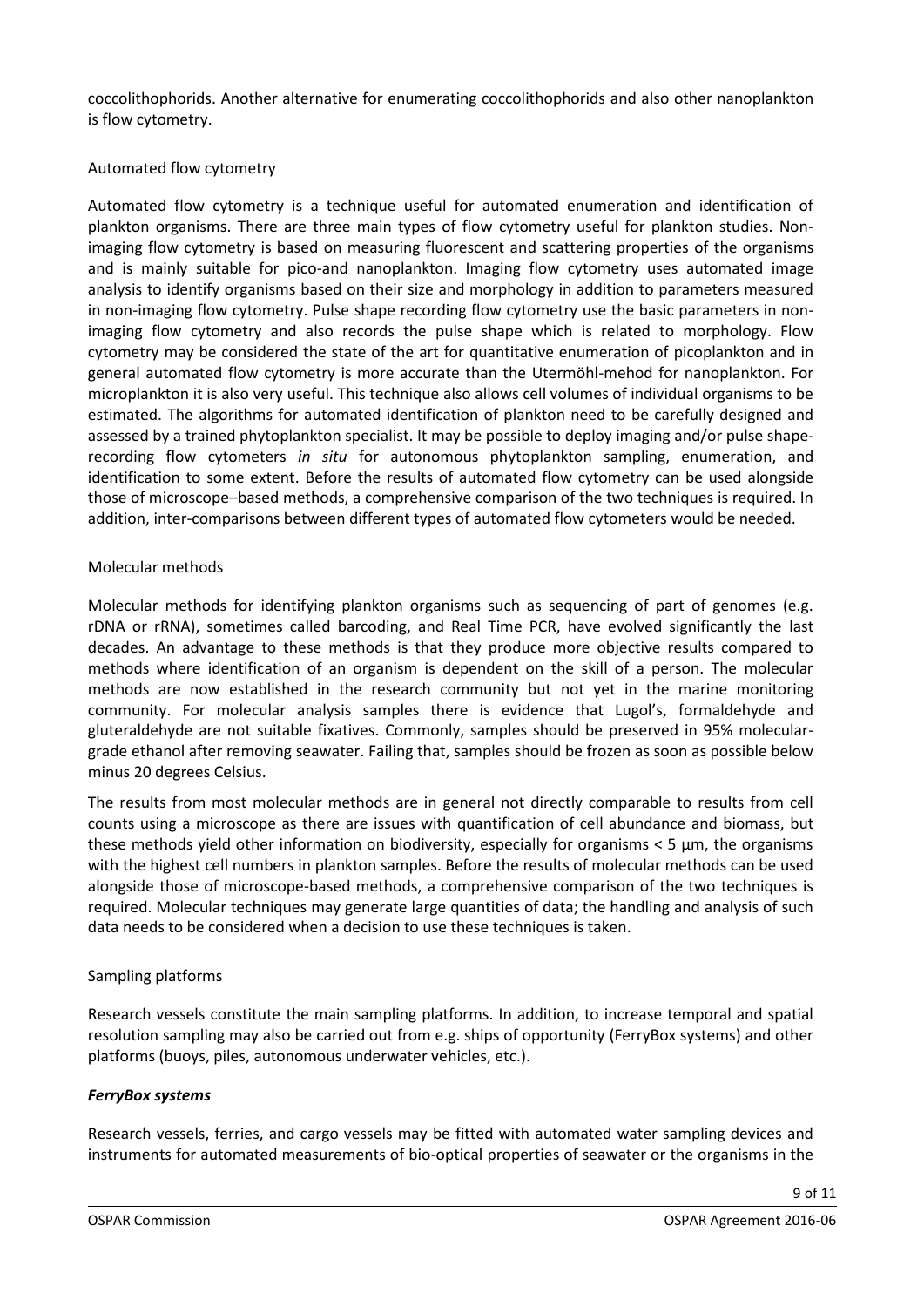water. This facilitates frequent sampling of near-surface waters. It is recommended that phytoplankton sampling occurs prior to measuring the bio-optical properties in the water sampling systems. It may also be possible to deploy imaging flow cytometers as part of FerryBox systems for autonomous phytoplankton sampling, enumeration, and identification.

# <span id="page-9-0"></span>*Oceanographic buoys and other platforms*

Oceanographic buoys, other fixed platforms such as piles and bridges, and autonomous underwater vehicles such as gliders may be fitted with automated water sampling devices, automated flow cytometers, and/or instruments for automated measurements of bio-optical properties. This facilitates sampling at several depths. It is recommended that the water sampling systems are used for phytoplankton sampling and that the bio-optical data is used to supplement other data. Automated molecular dvices could also be deployed on buoys and fixed platforms.

#### <span id="page-9-1"></span>Continuous Plankton Recorder

The Continuous Plankton Recorder (CPR) is a device that is towed behind ships to sample the upper layer mixed by the propellor. Plankton organisms are collected on a silk mesh (270 μm) which is later analysed using microscopy. The method is selective for relatively large and robust organisms. For phytoplankton it may be semi-quantitative while for mesozooplankton it may be quantitative. After sampling, the colour (greenness) of the silk is used as an index of phytoplankton biomass. An advantage to this method is that CPR sampling covers large sea areas. Long time-series of CPR- data exist. It is recommended that the data from the CPR surveys are used to complement other plankton data.

#### <span id="page-9-2"></span>Satellite remote sensing

During cloud-free conditions, satellite remote sensing can provide data on ocean colour. These data can be used to estimate near-surface chlorophyll a concentrations, a proxy for phytoplankton biomass. Converting satellite colour observation to chlorophyll a concentrations in the OSPAR area requires reliable standard analytical methods. Remote sensing algorithms are being developed further to quantify the relative contribution of broad sizes or taxonomic classes of phytoplankton. In particular, information on the distribution and frequency of blooms of coccolithophorids can also be obtained (Shutler et al., 2010). The data must be used together with the results from water sampling as it is necessary to interpret and validate the satellite data. Information on in situ conditions such as the turbidity of the water, the content of coloured dissolved organic matter, the composition of the plankton community etc. will influence the ocean colour.

# <span id="page-9-3"></span>References

Campbell, L. 2001. Flow cytometric analysis of autotrophic picoplankton. Methods in Microbiology: Marine Microbiology (pp. 317–341). J. H. Paul (Ed.) Academic Press, San Diego.

EN-15204. . Water quality – Guidance standard on the enumeration of phytoplankton using inverted microscopy (Utermöhl technique).

EN-15972 Water quality – Guidance on quantitative and qualitative investigations of marine phytoplankton.

EN-16695. Water quality – Guidance on the estimation of microalgal biovolume.

EU 2008. Directive 2008/56/EC Of the European parliament and of the council of 17 June 2008 establishing a framework for community action in the field of marine environmental policy (Marine Strategy Framework Directive). Official Journal of the European Union. 64:19-40.

EU 2010. Commission decision 2010/477/EU of 1 September 2010 on criteria and methodological standards on good environmental status of marine waters. Official Journal of the European Union. 232/14-24.